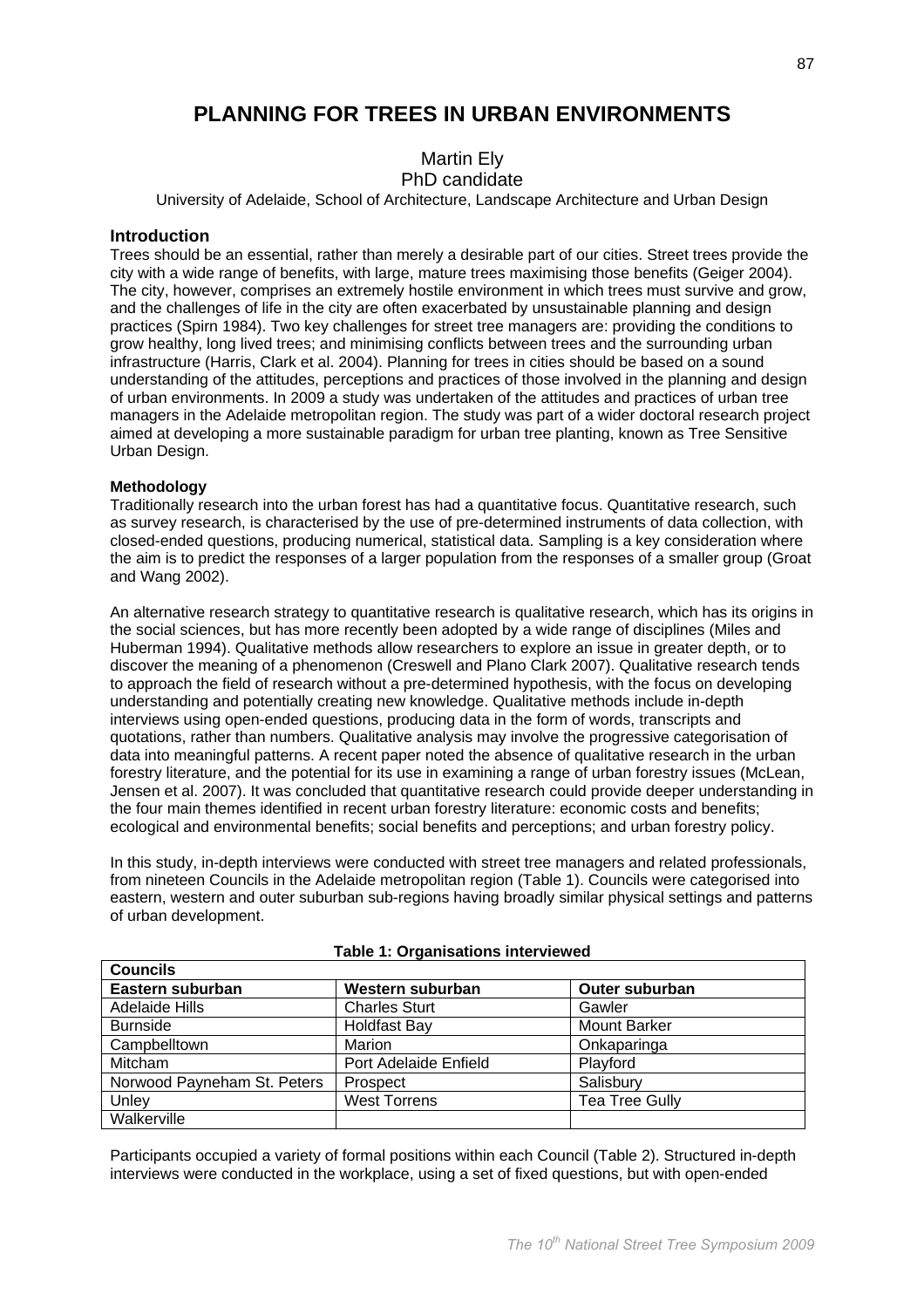responses. Interviews were taped and transcribed for approval by each participant. Interviews were also conducted on the basis of anonymity and confidentiality.

### **Table 2: Position of participant**

| <b>Participant position</b>            | <b>Number</b> |
|----------------------------------------|---------------|
| Parks, gardens, open space managers    |               |
| Landscape architect, urban designers   | 4             |
| Operations, infrastructure managers    |               |
| Arborist, horticulturist, tree manager |               |
| Natural resource manager               |               |

The following sections provide a summary of key findings related to: street tree benefits and issues; constraints on, and future threats to urban street tree planting; 'best practices' which should be adopted; and factors that may limit the adoption of those practices. Selected verbatim quotations of participants are also included where appropriate. Emerging themes from the data included categorisation of data as either: physical and design factors; human factors; or organisational factors.

# **Street tree benefits**

Question: What do you see as the main benefits of street trees?

| Urban amenity           |
|-------------------------|
| Visual character        |
| Suburb desirability     |
| Streetscape appeal      |
| Identity, legibility    |
| Many                    |
| Climatic-shade          |
| Air quality             |
| Water-runoff            |
| Biodiversity, corridors |
| Location factors        |
| Real estate values      |
| Other quantifiable      |
| Human well-being        |
| Cultural, heritage      |
|                         |

#### Table 3: Perceived street tree benefits

Source: compiled from participant interviews.

Tree planting is a relatively cheap way of improving the amenity and character of an area. Trees provide shade. They soften the line of the road and infrastructure, and create light and shade  $' F2$ 

The economic, environmental and human benefits of street trees are well recognised by tree managers, however the benefit most emphasised is their mainly visual role in creating character and amenity in urban streets and suburbs. Street trees provide amenity, visual character and streetscape appeal. In established urban areas, the presence of matures street trees make certain streets and suburbs more desirable places to live, and their benefits are often reflected in higher real estate values. In such areas there may be strong local resident support for retaining existing trees.

'When a person drives down the street, the biggest impact is the tree. And the leafiest suburbs, that's why the value of the houses are higher than elsewhere, because it's usually the leafy streets, or leafy suburbs.' O1

In developing outer suburban areas street tree planting also plays a significant role in creating local character and identity.

There is a long list of environmental benefits including impacts on urban climate, air quality and stormwater management. However the most frequently mentioned factor is shade, with its multiple benefits for pedestrians, vehicles, and the urban heat island effect. According to one participant: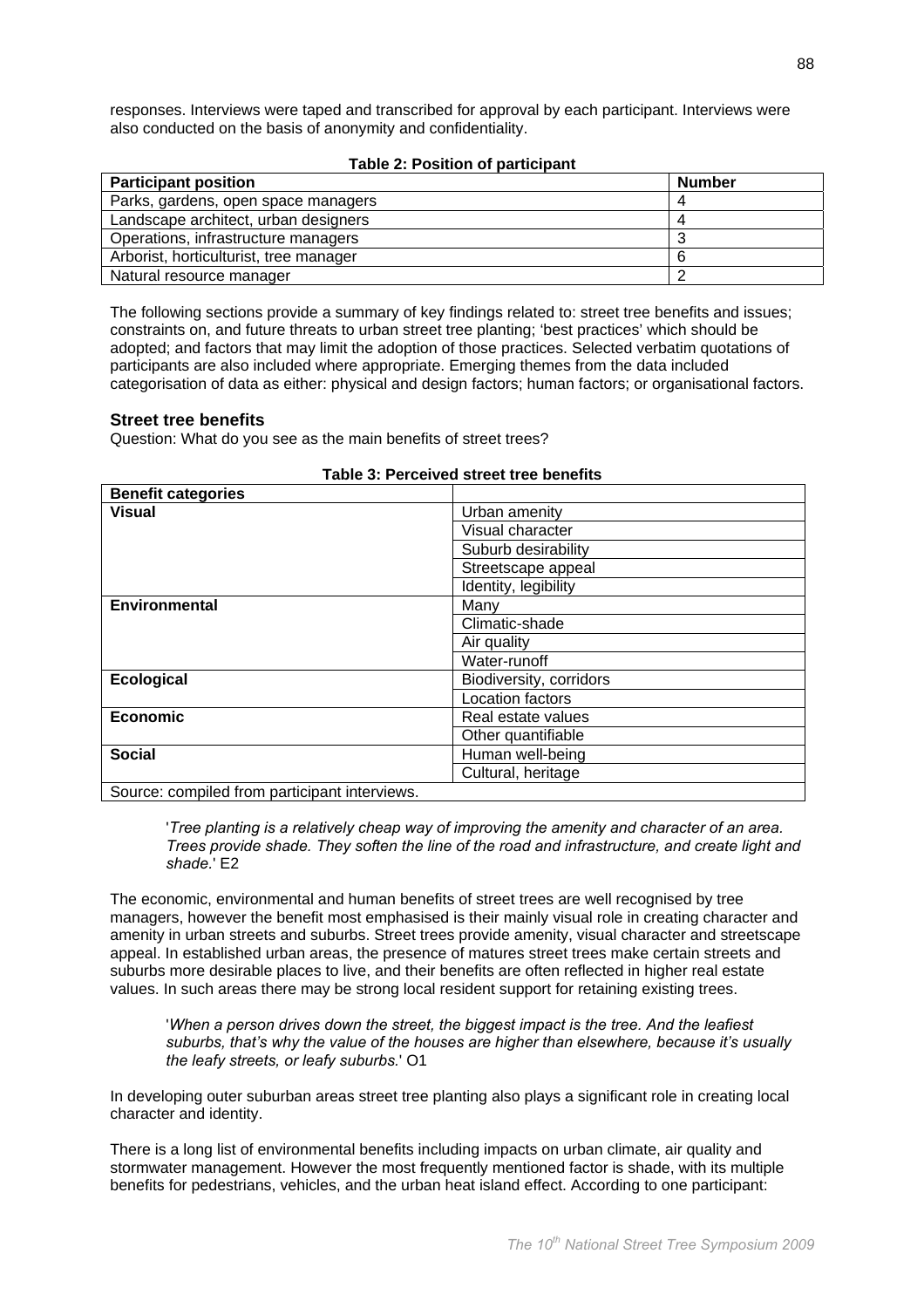"Number one is shade, and obviously you can go on about that forever.' O5

The ecological benefits of street trees are less emphasised and depend more on location, being of greater significance as biodiversity corridors in outer urban areas. Perceived economic benefits relate mainly to property values. There is an awareness of the relationship between urban greening and human well-being, however this is less tangible and more difficult to communicate to the public than the more obvious visual benefits. In the words of one participant:

'The most important benefit, they maintain quality of life and community. A lot of people don't see that.' E4

#### **Street tree issues**

Question: What do you see as the main issues or problems associated with street trees?

| <b>Issue categories</b>                       |                                      |
|-----------------------------------------------|--------------------------------------|
| <b>Physical</b>                               |                                      |
| Urban development                             | Urban infill                         |
|                                               | New subdivision                      |
| Lack of space                                 | Verge widths                         |
|                                               | Authority constraints                |
| Infrastructure                                | Conflicts                            |
|                                               | Hardscape-damage, liability          |
|                                               | Services-conflicts, ETSA pruning     |
| Water                                         | Restrictions-drought, climate change |
|                                               | Loss of alternative sources          |
|                                               | Mature trees                         |
| Tree species                                  | Past decisions                       |
|                                               | Selection criteria                   |
| Human                                         |                                      |
| <b>Resident attitudes</b>                     | Nuisance-ageing population           |
|                                               | Property damage-liability            |
|                                               | Vandalism, removal                   |
| Organisational                                |                                      |
| <b>Attitudes</b>                              | Engineers, planners etc.             |
| Source: compiled from participant interviews. |                                      |

|  | Table 4: Perceived street tree issues. |  |  |  |
|--|----------------------------------------|--|--|--|
|--|----------------------------------------|--|--|--|

'The other problem I have, this will sound strange, is the residents. Residents like trees, but they seem to have a passion for disliking the tree that's in front of their house. Because things drop leaves you see. And every tree has got problem, or a fault, or a branch that's fallen, or something like that. And it always seems to be the tree in front of their house, never the neighbour's tree. And trying to keep them happy.' E7

There are a number of street tree issues that must be dealt with by urban tree managers. The major issue emphasised is the human dimension of negative community attitudes to street trees. Residents are thought to be less tolerant of nuisance factors, especially leaf litter, and this can be linked to the ageing of the population, with older residents less tolerant of 'mess', and their ability to deal with it. Related factors include perceived property damage and associated liability issues.

'If you look at the complaints coming through the city here, it's that older generation that are house proud, and tidying up the trees mess has got beyond them' O4

Other kev issues include tree-infrastructure conflicts, especially with hardscape and underground services, exacerbated in areas with narrow verges and constraints on space. According to one inner suburban participant:

'Probably the main area is the conflicts with infrastructure. We're very tight, we're inner suburban, we're dealing with narrow footpaths in the context of people who want a canopy tree. And it's not always possible' E6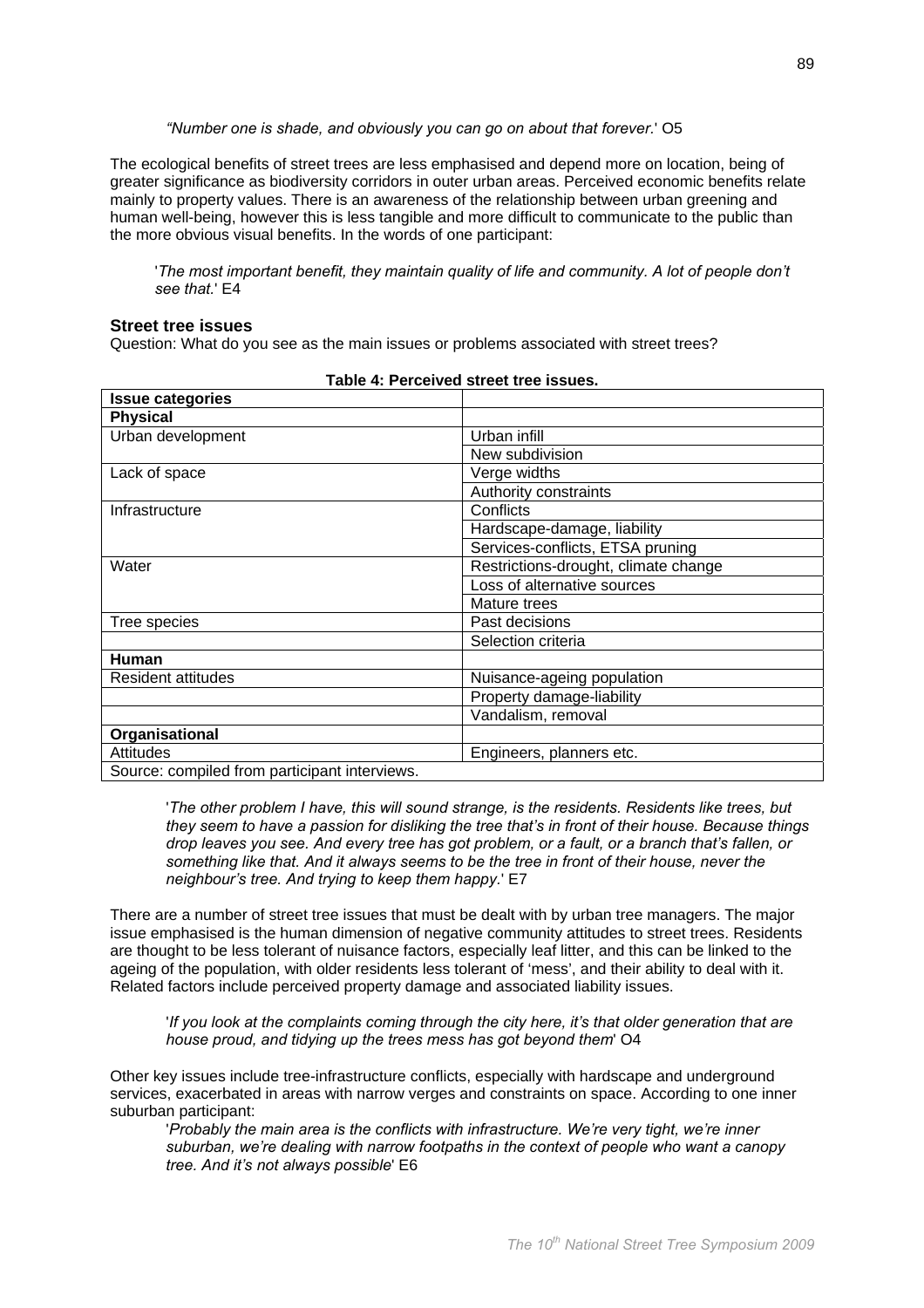And an outer suburban Council noted:

The lack of physical space to plant trees, particularly in the verges is probably the biggest issue.' O<sub>2</sub>

ETSA pruning practices are a major concern, especially in bushfire prone areas.

'ETSA are a problem and they have always been a problem. Their disregard of correct pruning techniques, hiding behind the claim they must provide power to customers, at the expense of street trees, is false and irresponsible.' W5

Water availability is also an issue, in terms of the impacts of water restrictions, drought and climate change.

l've found the biggest strain with the tree network, over the last 8 years, has been the climatic' conditions. It's had a hell of an impact on streetscapes.' W6

Water restrictions have impacted on mature trees as well as tree establishment practices, seen partly as a consequence of past inappropriate (but unforeseen) species selection. A particular concern for street trees has been the loss of a supplementary water source from suburban front gardens.

'People used to water nature strips, and the grass areas their side of the fence. I think that moisture in a lot of instances got to the trees. Well that's been excluded from the equation and the trees are suffering.' W6

#### **Constraints on street tree planting**

Question: What do you see as the main constraints to successful street tree planting and establishment?

| <b>Constraint categories</b>                 |                                      |
|----------------------------------------------|--------------------------------------|
| <b>Physical</b>                              |                                      |
| Local conditions                             | Climate, soils etc.                  |
|                                              | Character, urban form                |
| Lack of space                                | Verge widths                         |
|                                              | Authority constraints                |
| Water                                        | Restrictions-drought, climate change |
|                                              | Species choice                       |
| Organisational                               |                                      |
| Attitudes                                    | Engineers, planners                  |
| <b>Resources</b>                             | Funding-budgets, best practices      |
|                                              | Staff-levels, training               |
| Source: compiled from participant interviews |                                      |

## Table 5: Perceived constraints on street tree planting.

Different Councils experience different constraints depending on locational factors such as physical setting (soils, climate, coastal etc.) or local urban character. However, according to one participant the main constraint comprises:

'Resources, and knowledge, and standards.' O6

Some of the main constraints on street tree planting relate to internal organisational factors, in terms of internal resourcing. However staffing resources are seen as more of an issue than funding and budgets.

Internal resources. Just the maintenance requirements. We are trying to play catch up to understand what we have out there and need to maintain and look after, and therefore in the future replace or plan for replacement.' W3

Staffing issues include staffing levels (especially for establishment and maintenance), staff skills and knowledge, and the adherence to appropriate standards and specifications.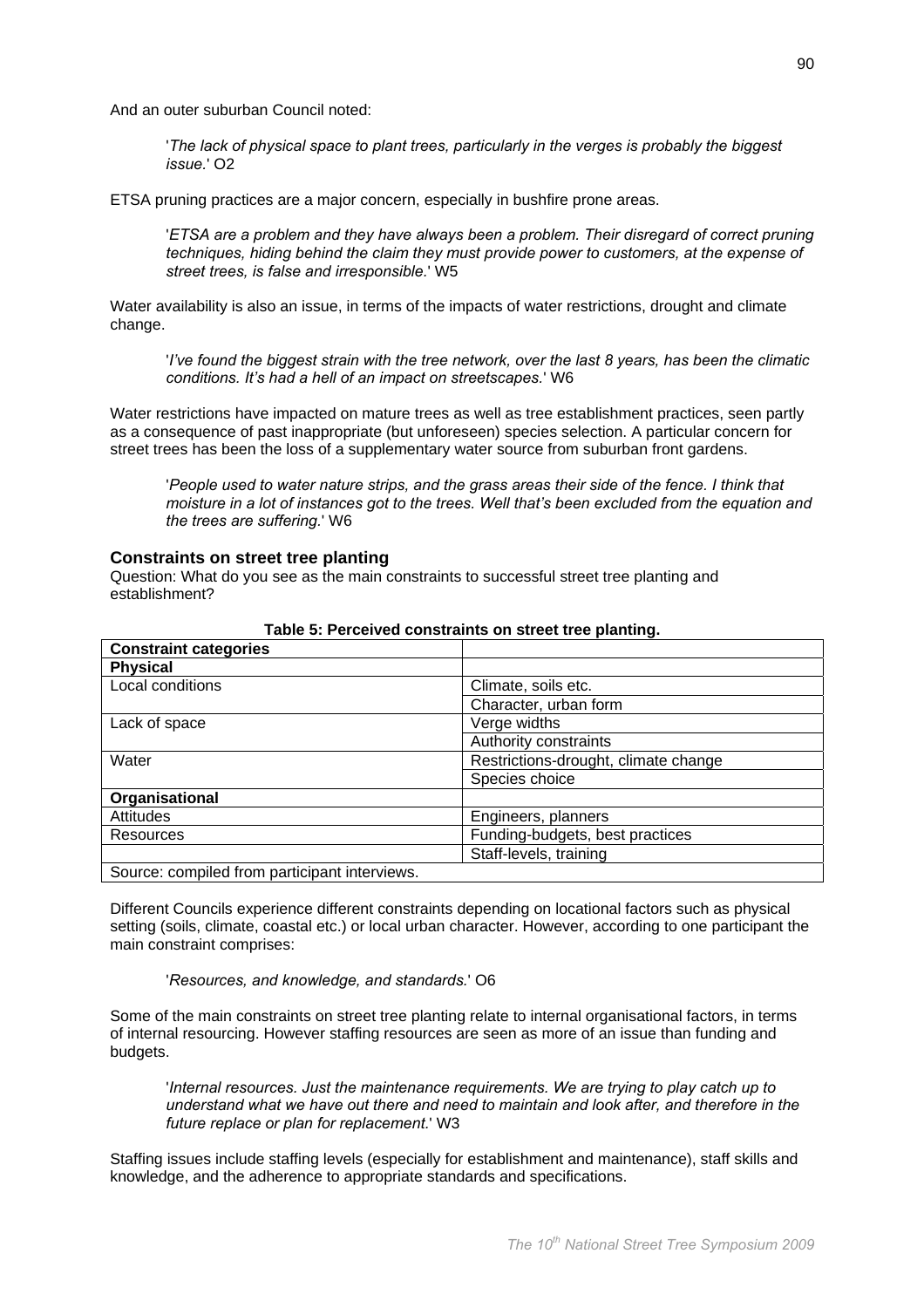'Most people planting a tree have some idea, but best practices are not always followed. ' O6

Some participants expressed a preference to cut back on the number of trees planted in order to more successfully manage the existing tree stock.

Another perceived constraint comprises water restrictions associated with drought and climate change.

'The obvious one is water.' E1

An increasing lack of space for tree planting is also a constraint, due to narrowing verge widths and the constraints imposed by various authorities.

'The lack of space in verges for planting is a particular problem.' O2

And according to one Council:

'The trees don't have a chance-if we follow the letter of the law. Which we obviously don't, because if we did the tree wouldn't exist.' E7

## **Future threats to street trees**

Question: What do you see as the main threats to the future of street trees in urban areas?

| <b>Threat categories</b>                      |                                        |
|-----------------------------------------------|----------------------------------------|
| <b>Physical</b>                               |                                        |
| Urban development                             | General-space, hard surfaces           |
| Urban infill                                  | Street tree loss                       |
|                                               | Driveways, services, reduced frontages |
|                                               | Planning process                       |
|                                               | Urban greening implications            |
| New subdivisions                              | Verge widths                           |
|                                               | Tree damage                            |
| Water                                         | Restrictions-drought, climate change   |
|                                               | Mature trees                           |
|                                               | Species selection                      |
| Human                                         |                                        |
| Resident attitudes                            | Nuisance, damage, vandalism            |
| Organisational                                |                                        |
| Planning and management                       | Priorities, funding etc.               |
| Source: compiled from participant interviews. |                                        |

#### Table 6: Perceived threats to future street tree planting.

Two major factors were identified as future threats to urban street tree planting: water restrictions and urban development.

'Probably the biggest threat as I see it is the water restriction issue. Finding supplementary water for trees 'F6

Water restrictions, as a consequence of drought or climate change, and loss of supplementary water sources for street trees, are seen as a current and future threat to both new tree plantings and to established mature trees. Future climatic change is also seen as impacting on species selection.

And the climatic conditions you have to take into account. The selection of trees to install is quite limited if the future trends are taken into account.' O4

The effects of climate change could also be more widespread.

'Increase in global temperatures - we've seen the effects of that already. If that is going to continue it will be even more difficult to establish our urban forest.' W5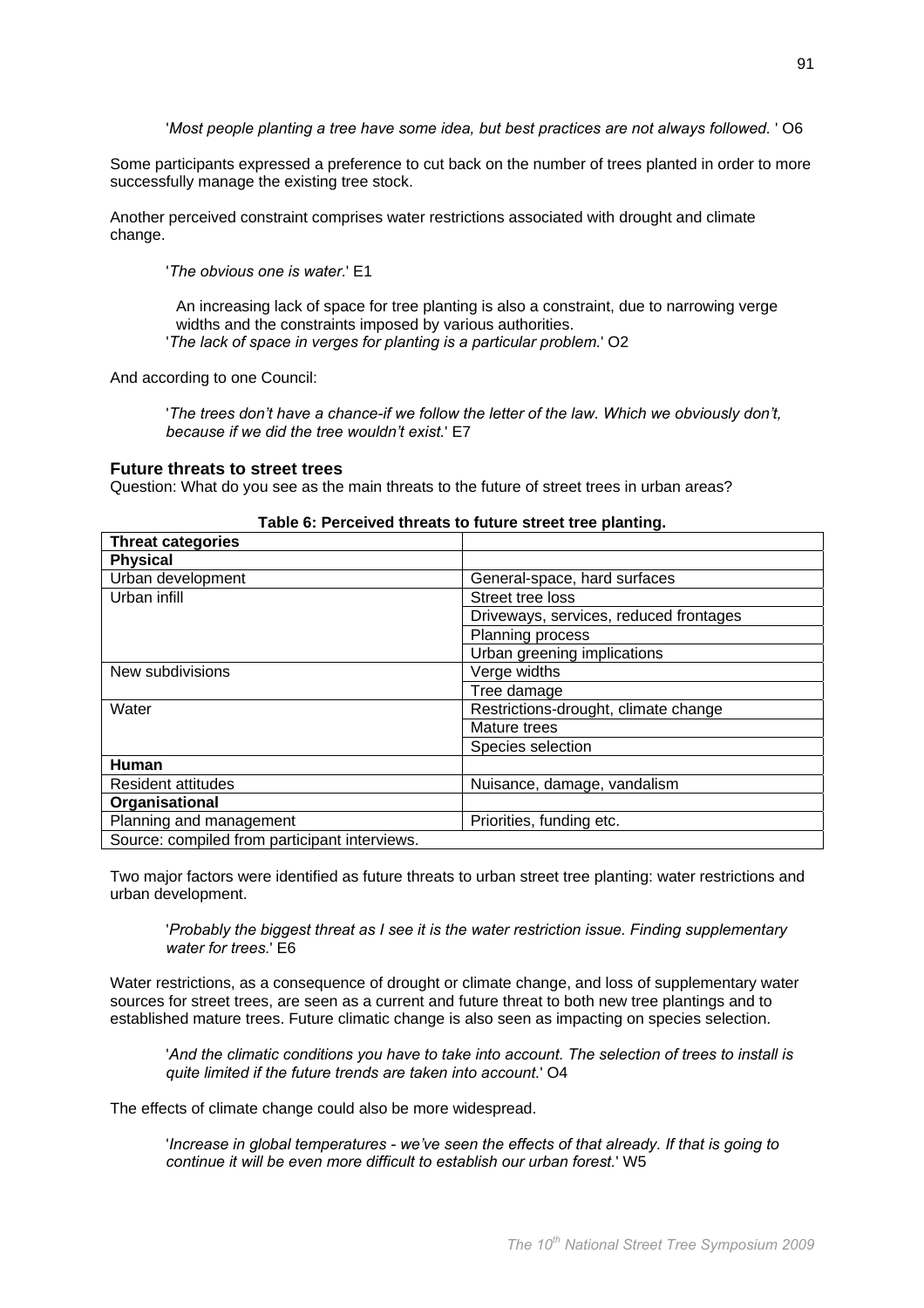The other main threat is seen as the nature of urban development; infill development in established inner urban areas, and new land division in the outer developing suburbs. 'Infill is probably going to be the biggest threat.' O1

Urban infill (or consolidation) is characterised by 'two for one' subdivision of existing allotments, reducing private tree cover, but also impacting on street trees. More and wider crossovers, additional service connections and reduced frontages result in the loss of existing trees, and a reduction in opportunities for future street tree planting.

I find the amount of development is increasing, and so we are dealing with street trees being lost, and also limiting the number of trees in front of properties as they are being subdivided. And peoples preference for double driveways or crossovers, 6m crossovers.' W1

Issues associated with urban infill are seen as a consequence of the planning approval process in which individual street trees are lost, without consideration of their role and value in contributing to the wider urban forest, and pressures for increased rate revenue in Councils.

I think there is an issue with the subdivision of blocks. There's no doubt about it, it's usually the tree that will suffer in something like this. That to me would be the number one issue for street trees. They are under pressure to get that through planning. It's more rates.' W4

The wider implications of this urban infill process were also raised. Urban infill leads to smaller allotments, with less private open space, and less vegetation and tree cover. This will place more pressure on Councils for the provision of open space and urban greening in the public realm, including streets. But at the same time, existing street trees are being threatened, and it is becoming increasingly difficult to plant large trees in streets. The problem is exacerbated by an un-coordinated approach to urban consolidation that fails to provide additional public greening to compensate for the loss of private greening. Instead urban infill occurs in an incremental fashion which does not consider the cumulative effects of individual decisions on the urban forest. For urban densification needs to occur it should be accompanied by a coordinated program of urban greening.

'And it's part of the government's 20/20 strategy to increase population through urban infill. So we've got that conflict coming in and we're trying to say, with the street tree, and they want big leafy green streets, how do you do that when you've got urban infill and you've got narrow footpaths.' W2

One participant summed up the situation as:

'Space and population: as the population becomes more dense we need more greenery for those benefits. But as the population gets more dense there's more pressure on space, more difficult to grow trees.' E4

In the developing outer urban areas the main threat is seen in the design and construction of new subdivisions. In these areas streetscape design and street tree planting are often undertaken by the developer rather than the Council. Developers are seen as being driven primarily by economic forces and may seek smaller allotments and reduced road widths to increase lot vields.

'With increasing urban development comes small blocks with narrow verges to get maximum block vield for the developers.' O2

Often the verge width will suffer under these pressures, with the needs of trees being given a low priority. This can result in reduced opportunities for tree planting, especially planting of larger tree species. Trees must also compete with the other services being squeezed into the available verge space.

'And the width of the verge itself has reduced. The road space now is seen as being a minimal thing. Developers try to maximise the size of the lots and squash the road and try and condense everything into a smaller footprint. Then trying to install the required range of infrastructure, from a developer's point of view, or from a provision point of view, stormwater, power, sewer, electricity, everything else, in a new subdivision tends to be underground, as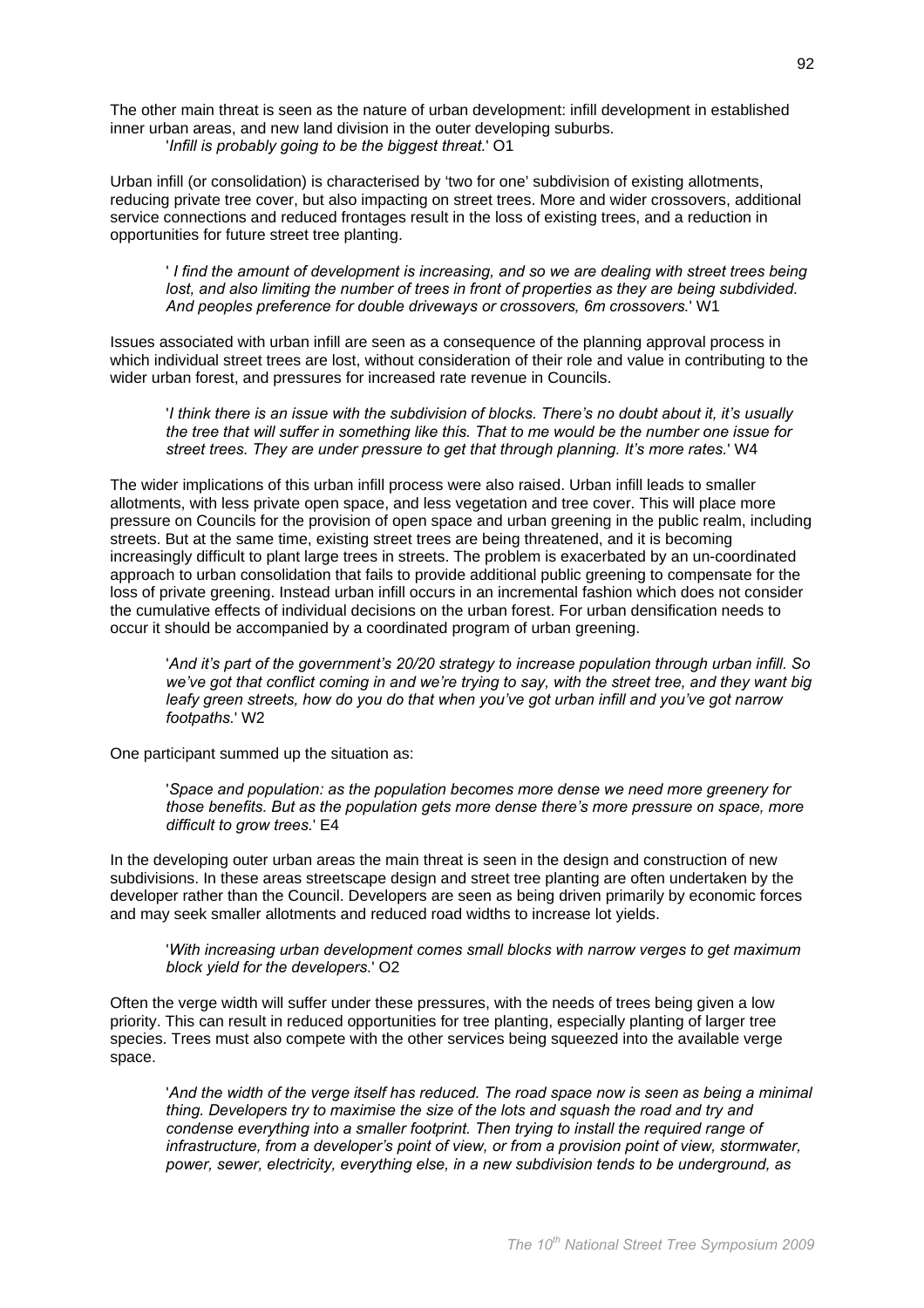well as a footpath on top of the ground. It doesn't leave much opportunity in a verge width of approximately 2m, and that's it. O4

Instances were also cited in which developers have prepared initial concepts which include extensive tree planting, but the trees and original intention become lost in compromises in the long and drawn out development process, where competing demands for space or budgets result in reduced provision for trees.

'Not just in Council, within the development industry too, trees are seen as a necessary evil in some instances. A cost for developers. You need to watch out you don't get them trying to cut costs at that end. Trees are still the afterthought, they're not front of mind.' O6

A related issue in new subdivisions involves damage to trees after installation. Developers often plant street trees at the same time as other street infrastructure is installed, to assist in the marketing of allotments. However, during the subsequent housing construction process trees are damaged, with builders and contractors using the verge as a de-facto work site.

I believe the trouble often is that street trees are installed just after the road and civil works is completed, and before the houses are even finished, so they tend to get trashed during construction.' O<sub>2</sub>

And:

The contractors see the verge as theirs, and if there is a tree in the road, then it's not big so it doesn't matter.' O4

Some Council's are interested in pursuing a tree bonding option, subject to legal approval.

# **Most viable practices**

Question: What practices do you consider to be most viable to grow healthier trees in urban streets, or to reduce tree/infrastructure conflicts?

| <b>Best practice categories</b>               |                                                  |
|-----------------------------------------------|--------------------------------------------------|
| General                                       | Combination of things                            |
|                                               | Getting the basics right                         |
| <b>Planning and design practices</b>          |                                                  |
| Streetscape design                            | Increased space                                  |
|                                               | Opportunities-narrower roads, wider verges       |
|                                               | Long term costs-benefits                         |
| Tree pits                                     | Increased rooting space                          |
|                                               | Best arboricultural. practices-soil, mulch etc.  |
|                                               | Technical-trenching, root directors, guards etc. |
| Infrastructure                                | Priorities to trees                              |
|                                               | ABC, CST                                         |
| Water management                              | Mulching, additives, water-wells etc.            |
| <b>WSUD</b>                                   | Stormwater harvesting                            |
|                                               | Permeable paving                                 |
|                                               | Subdivision design                               |
| Species selection                             | Matching tree and site                           |
|                                               | Selection criteria                               |
| <b>Planting &amp; establishment practices</b> |                                                  |
| Tree stock                                    | Quality                                          |
|                                               | <b>Size</b>                                      |
| Aftercare                                     | Establishment                                    |
|                                               | Watering regime                                  |
|                                               | Formative pruning                                |
| Source: compiled from participant interviews  |                                                  |

## **Table 7: Perceived best practices**

ource: complied from participant interviews.

To many Council's there is no single best practice, but rather a combination of many factors, which: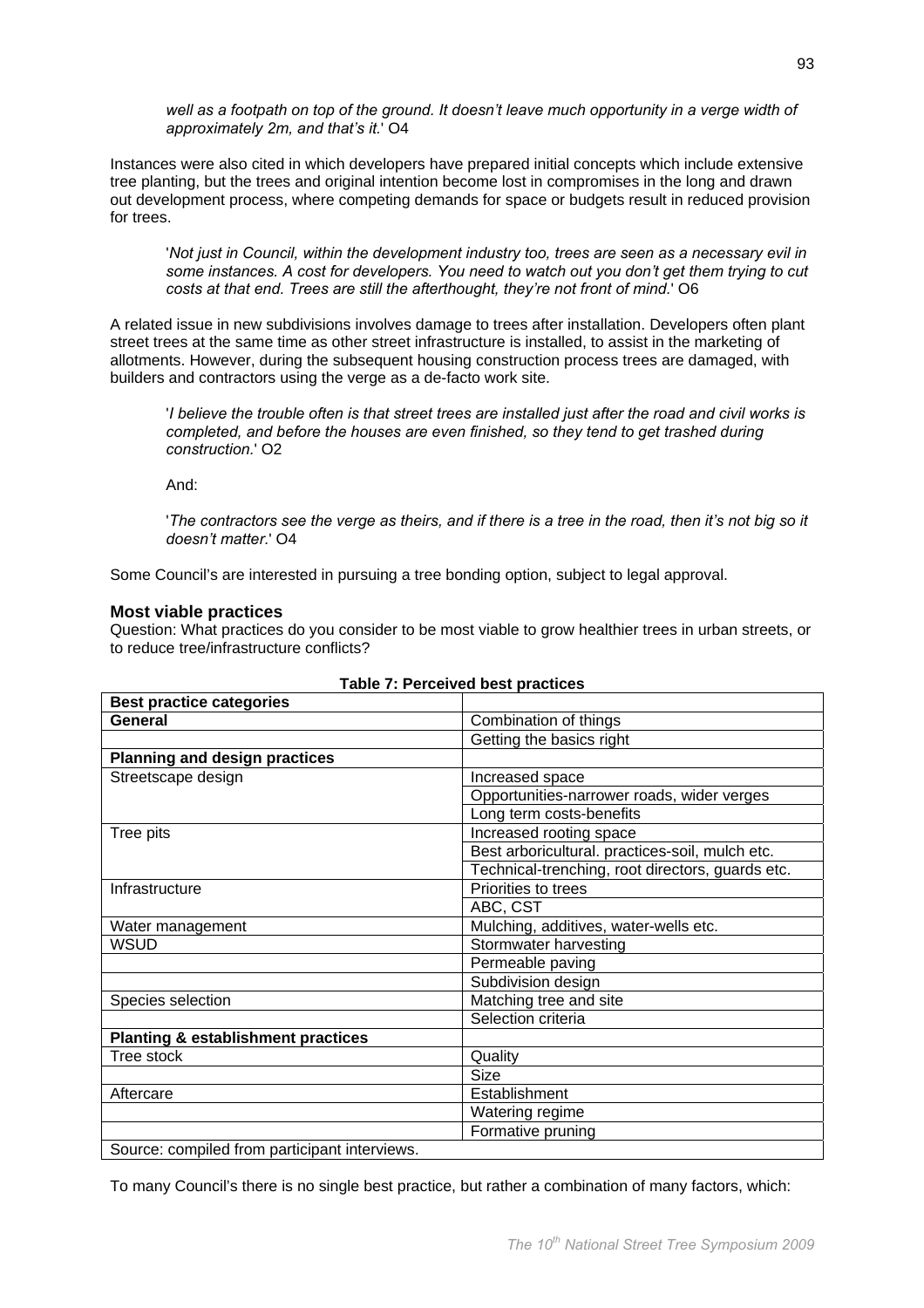'Would involve the accommodation of a lot of things.' W3

To others it is mainly a focus on getting the basics right, in terms of tree planting and establishment practices, rather than elaborate technical solutions.

'So just doing the right planting.' E3

Many Council's therefore focus on best practices in terms of tree stock selection, planting practices and aftercare. Improving the quality of planting stock is seen as requiring a more critical approach to what is accepted, and building long term relationships with growers and suppliers.

'Selection, first and foremost. That's where we are falling down at the moment. I'm saying to blokes, don't just take delivery, go and pick them up, go and have a good look.' E7

Aftercare is also considered critical.

Again planting I think can make a lot of gains just in getting the right process. It's like childrenthe first formative years are important. You get it right and from then on the tree will be a good tree.' E7

The two key aftercare concerns are water management and formative pruning:

'And again a proper maintenance regime particularly with water reguirements.' O3

'Formative pruning's the other one. Just getting it right for the early stage. That early, timely formative pruning will save you dollars down the track.' E7

In terms of design practices, the major concern is to provide trees with more space in the design of the street. There is a need to provide realistic space based on the future size of the tree to minimise future conflicts.

'We try and give the tree as much room as we can. That's the key. Not trying to put a square peg in a round hole.' E3

Particular attention needs to be given to the provision of adequate space around the base of the tree.

'The ideal would be to create more growing space around the trunk.' E6

One option with potential is the creation of wider verges by narrowing traffic lane widths.

'I think, narrower streets with wider verges.' E7

Trees should also be afforded equal priority with other street infrastructure in the planning process.

'As long as they give us the space to grow trees. It's the trouble we seem to have, when you put your sewer, gas, electricity and everything else in. There should be an ideal design where they can put all that stuff out in the road, and give us room to plant our trees. They should plant the tree first and then put everything else around it somehow. O1

Allocating more space is also seen as an investment in terms of reducing long term costs.

'Recognition that if you plant a tree you get a certain level of management, maintenance costs associated with it. But if you can't get a tree in there and give it enough room, you will get issues with it 'F2

Provision of adequate space also extends below ground, in terms of providing adequate root volumes, appropriate soil preparation and using best arboricultural planting practices. Mulching and the use of additives such as Terra-cottem are also mentioned. Technologies such as root directors, structural soils and tree guards can also play a role in more confined urban settings.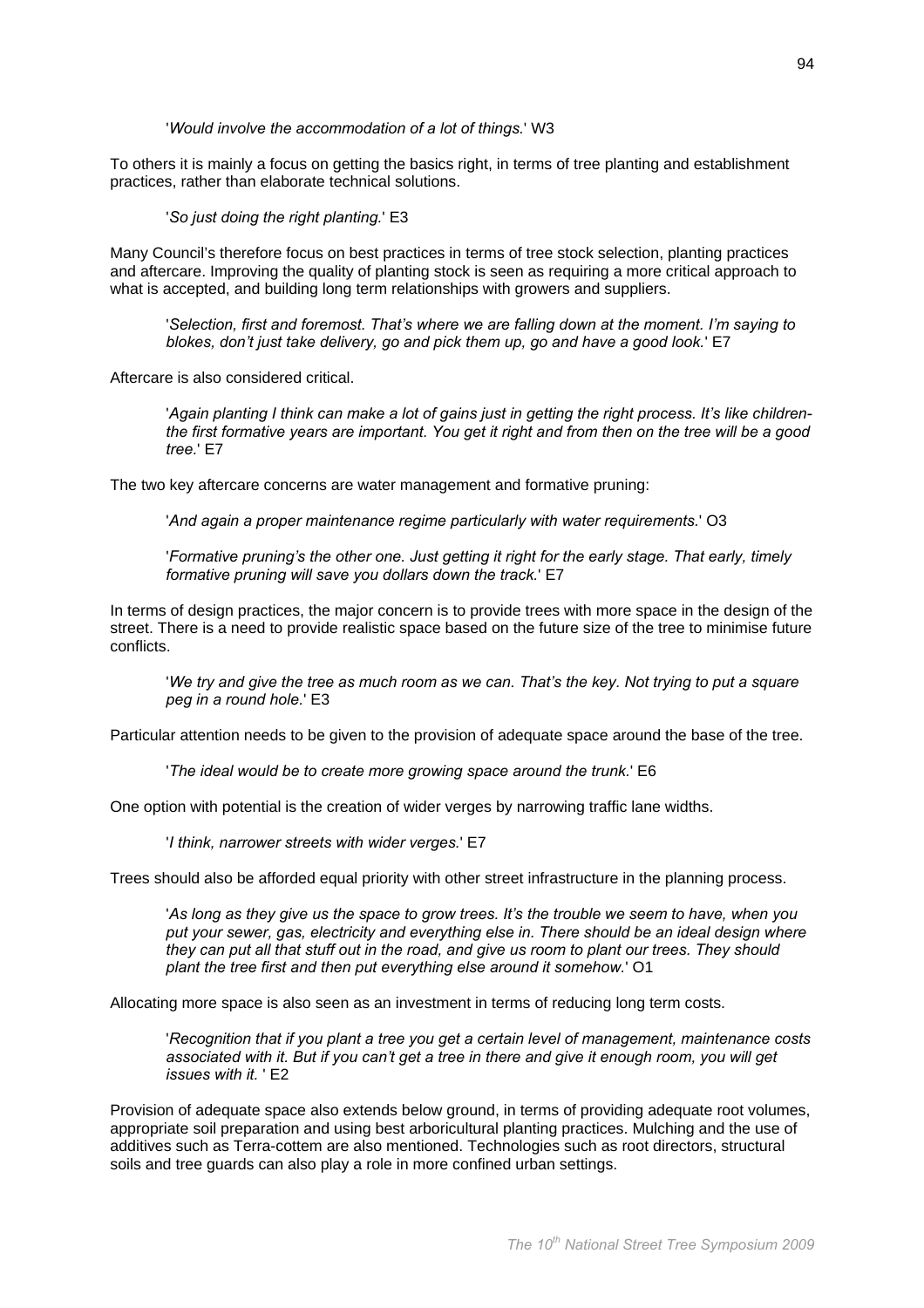'For me it would be the below ground space, opportunities. You can consider everything at surface level. But it's that whole below ground infrastructure you have to look at. The tree needs to establish a root network to support itself structurally, but also health wise. If we can try and provide something in that sense to develop a root base that is healthy, the tree will survive and cause less impacts into its environment, where the built form doesn't give much space for tree installations.' O4

There is also a high level of interest in the possible application of Water Sensitive Urban Design (WSUD) techniques, particularly the use of practices which can provide trees with additional water sources in the face of the stresses imposed by water restrictions, drought and climate change. Two approaches of interest are stormwater harvesting and the use of permeable paving. Techniques need to be developed to divert road runoff to tree pits.

'Ideally get all that water running off roads and doing something more productive and efficient is essential.' W5

More extensive use of permeable paving can also dramatically increase infiltration into the sub-soil.

'Ideally - have a surface that is permeable so that more water is absorbed by the tree stock.' W<sub>2</sub>

#### Factors preventing the adoption of best practices

Question: What factors do you consider may prevent or limit the adoption of these practices?

| <b>Limiting factor categories</b>             |                                       |
|-----------------------------------------------|---------------------------------------|
| Organisational                                |                                       |
| <b>Resources</b>                              |                                       |
| Lack of funding                               | <b>Budgets</b>                        |
|                                               | Costs- of maintenance, best practices |
|                                               | But will still plant trees            |
| <b>Staff</b>                                  | <b>Skills</b>                         |
|                                               | Turnover                              |
| Knowledge                                     |                                       |
| Lack of knowledge                             | Knowledge of best practices           |
|                                               | Knowledge of engineers etc.           |
| Lack of awareness of benefits                 | Strategic level, elected members      |
|                                               | Engineers, planners                   |
|                                               | Asset managers                        |
|                                               | Community                             |
| <b>Management practices</b>                   | <b>Priorities</b>                     |
|                                               | Change resistance                     |
|                                               | Lack of forward planning              |
| <b>Externalities</b>                          | Role of developers                    |
|                                               | Role of service authorities           |
|                                               | Future liability                      |
| Source: compiled from participant interviews. |                                       |

## Table 8: Perceived factors preventing adoption of best practices.

According to one inner suburban Council:

#### 'I think it's a testing time over the next 5-10 years for the urban forest ' E6

The main obstacles to the adoption of best practices are seen as relating to internal Council organisation. The two key factors identified were: a lack of resources to implement best practices; and a lack of knowledge and awareness by others who may influence the tree planting process. Council resource issues cover two broad areas: funding resources and staff resources. Funding includes consideration of costs, budgets, maintenance and the cost of implementing improved practices. However cost is not always seen as a factor which would realistically prevent future tree planting.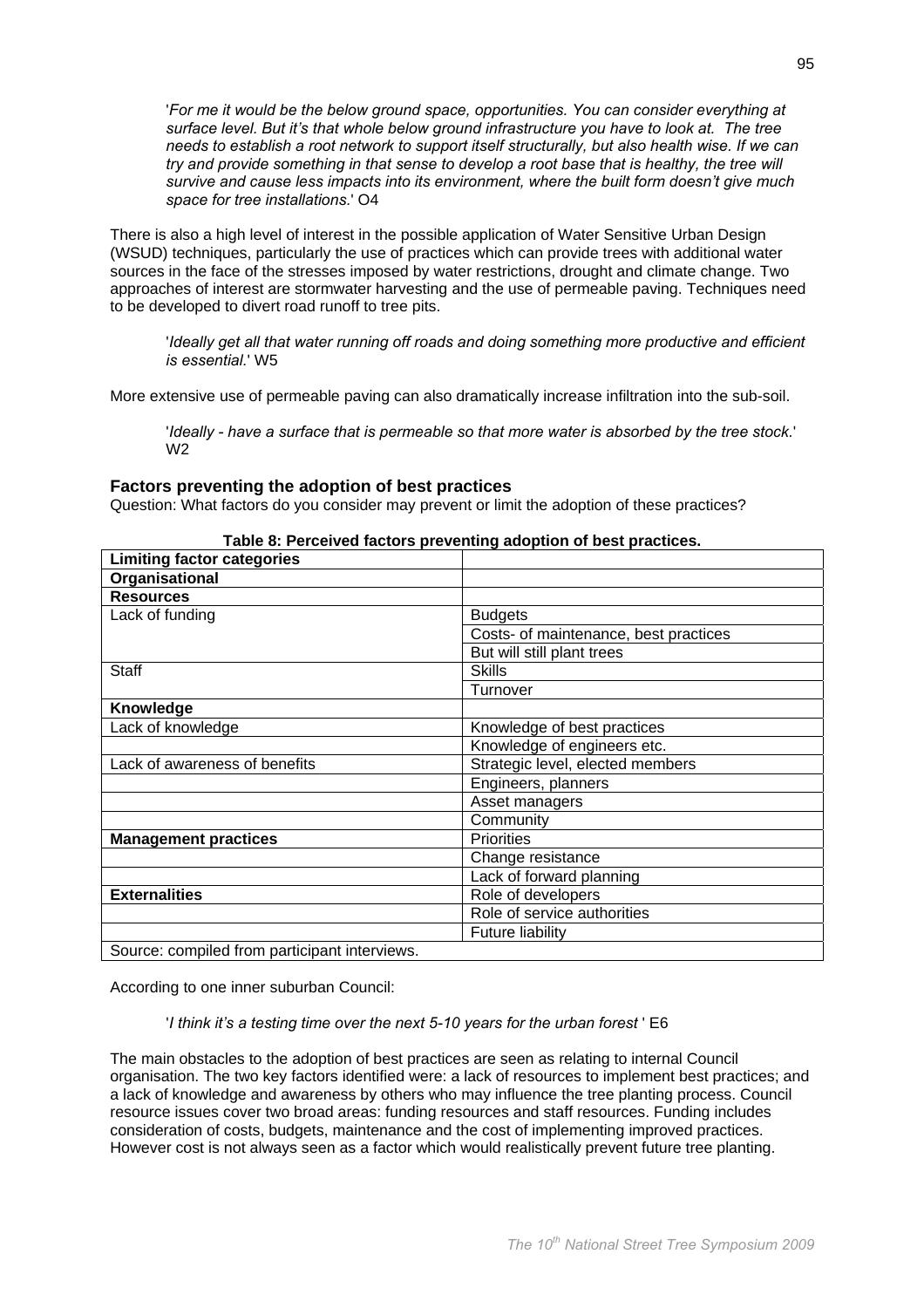'At the end of the day, it would probably go down to costing. Cost is always a factor. But I don't think it's going to limit us. ' E3

And<sup>-</sup>

'Money? It's not that - if the organisation thinks it is important it will find the money, move it from other budget areas.' E2

Staff issues are considered significant, including a lack of adequate training, staff turnover, continuity and the role of contractors.

live tried training at the depot. It's a cultural thing as is often the case these days. It's a matter of getting to them to actually understand.' E7

'It's difficult because the minute you get someone on the right track they leave. It's a never ending battle.' E7

To many tree managers, lack of education and knowledge by others is seen as the key obstacle to improved practices. This includes the need to educate other professions, such as engineers and planners, about basic tree requirements.

'And educate the engineers too about how they can modify a few areas of their design to accommodate your design. And here they are open to different ideas.' E1

And also awareness of what does constitute latest 'best practices' particularly through sharing of knowledge between Councils.

'How it all works: are there other Councils undertaking these practices that you can get information from?' E1

Another key factor is the widespread lack of education regarding the benefits delivered by street trees. This includes at the strategic level of directors and elected members, and at the operational level of planners, engineers, and asset managers.

'Education ...Information needs to be consistent and directed at the engineers and managers together with our elected members. If you have them on board you have a better understanding and a more sympathetic ear.' W5

Education of street tree benefits also needs to be directed to the wider community, to offset perceived negative attitudes to trees. One suggested answer is the use of demonstration projects.

'Maybe the answer is committing to one particular project and showing that as an example. you set the trend from that point on. It never ceases to amaze me how people have differing views on trees.' E7

Other limiting factors relate to Council organisation and priorities:

'From a Council perspective, only ourselves prevent or limit the adoption of the practices.' E5

Obstacles include engineering driven priorities in which trees are an afterthought, a dominant civil design culture, lack of flexibility and an asset management focus.

'People treating trees as an afterthought and not getting any professional advice on how to do it properly.' O6

'We are like most Councils: the priority has been on the engineering focus. Trying to flip that around: it's the big challenge that we face.' E6

There's a huge push in local government for asset management plans at present. That's about maintaining your assets. It's fundamentally hard infrastructure related. I'm not sure trees even have to be looked at as part of the asset management plan. So there you are almost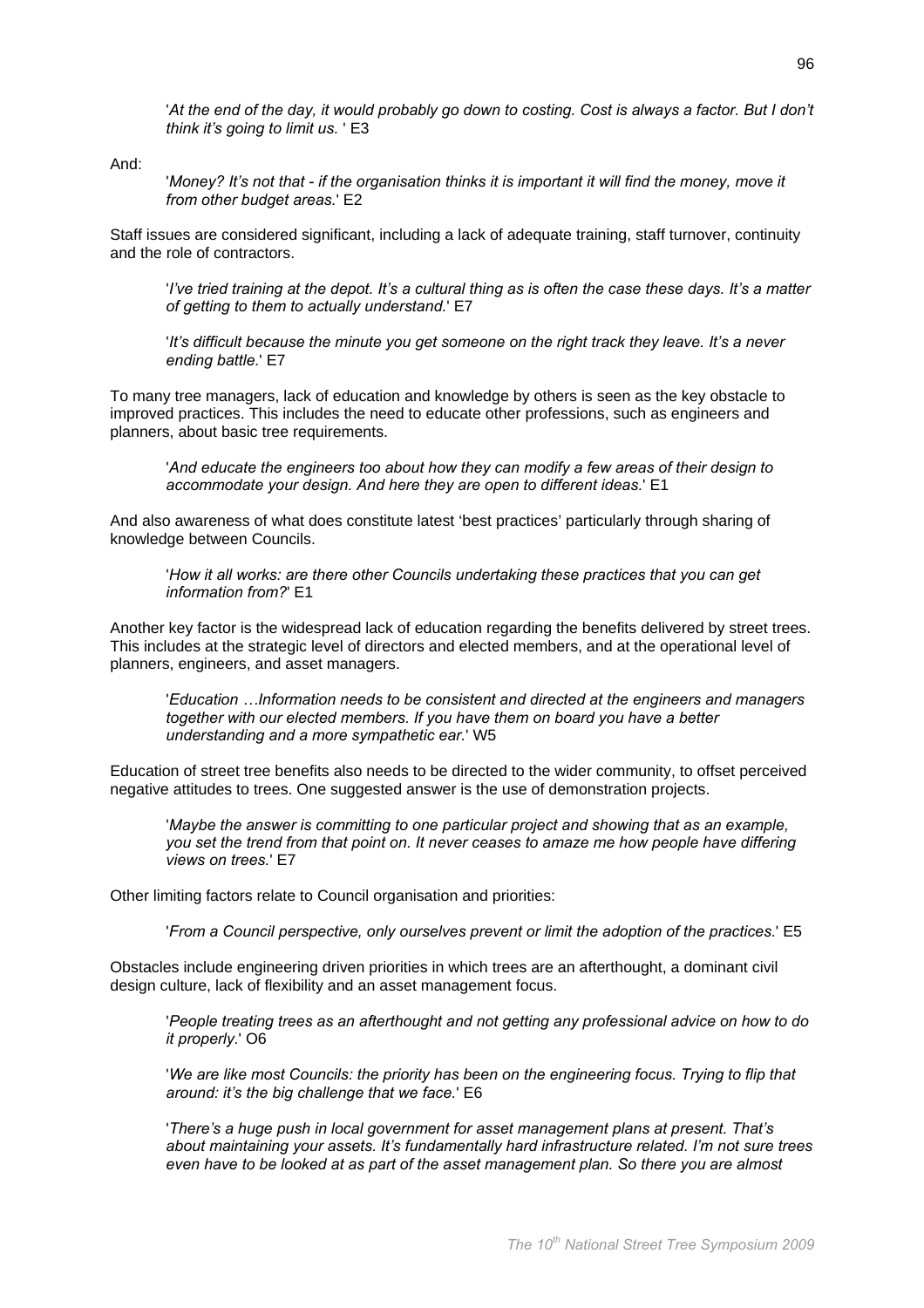going against what the arborists and horticulturists want, which is that priority given to trees. ' E<sub>6</sub>

A related issue includes organisational resistance to change.

'Conservative nature of local government-in terms of what ifs and finances. Legitimate concerns, need data.' E4

To some, street tree requirements need to be mandatory (as is the case for other types of infrastructure), rather than merely optional.

'It's got to be mandatory - in the specifications.' O6

Finally there are also some other limiting factors outside of the Council organisation which are less directly managed. One of these is the role of service authorities.

'However we always seem to fight with the service suppliers, the Origin's, ETSA's, Telstra's, the kerb and gutter guy.' That sort of thing that can undo so much good work.' E5

Another externality is that of dealing with developers whose main focus may be on costs.

I think cost is often the biggest one. The lot vield of areas by developers who want to maximise their yield. Because they are responsible for putting in the infrastructure, there's a huge cost of developing land. So that's the biggest issue, the financials.' O2

#### **Conclusions**

Street trees are seen as providing the city with a wide range of environmental benefits, especially shade. However, from the point of view of residents, the most obvious benefits are visual, in terms of creating attractive and appealing streets and suburbs. On the other hand, street trees can be associated with a number of problems, especially negative community attitudes to 'mess' and related issues, especially amongst the ageing population. Street trees are also involved in conflicts with urban infrastructure, both hardscape and services, both above and below ground (notably with electricity service providers).

A key constraint on street tree planting relates to Council resources, not just funding, but importantly human resources. Some Council's cite a need to cut back on planting levels to focus on more effective management of their existing tree stock. Lack of space in urban streets, both above and below ground, is also a constraint, with narrower verges and competition for space with a range of other authorities. Water restrictions, as a consequence of drought or climate change, are also a constraint on tree planting and on the survival of mature trees. Lack of water is also seen as a potential threat to the future of the urban forest. The other main threat is urban development itself, both urban infill and new subdivisions. Infill development results in loss of existing trees and loss of opportunities for future street tree planting. In new subdivisions there may be a reduction in space available for street tree planting, especially larger trees, and damage to trees planted at the same time that other street infrastructure is installed. A more coordinated approach is required to ensure that urban greening occurs alongside urban densification.

Best practices which should be adopted would include a combination of many factors, rather than one 'silver bullet', as well as the need to 'get the basics right'. Better planting and establishment practices include the selection of better quality tree stock, and appropriate aftercare including watering regimes and formative pruning. Urban streets also need to be designed to provide more space for trees. And trees should be given at least equal priority to other forms of street infrastructure. Considerable scope is also seen for the more widespread adoption of WSUD practices, especially the diversion of urban stormwater to street tree pits, and increased use of permeable paving. Many of the factors which may limit or prevent the adoption of these practices are seen as being part of internal Council organisation, in two key areas: resources and knowledge. Funding is a constraint, but few Council's envisage that lack of funding would limit or prevent future tree planting, if trees remain a priority with the community. Lack of knowledge by others is a key factor, both of the requirements of trees, and the benefits they deliver. This includes elected members, staff such as engineers, planners and asset managers, and the wider community.